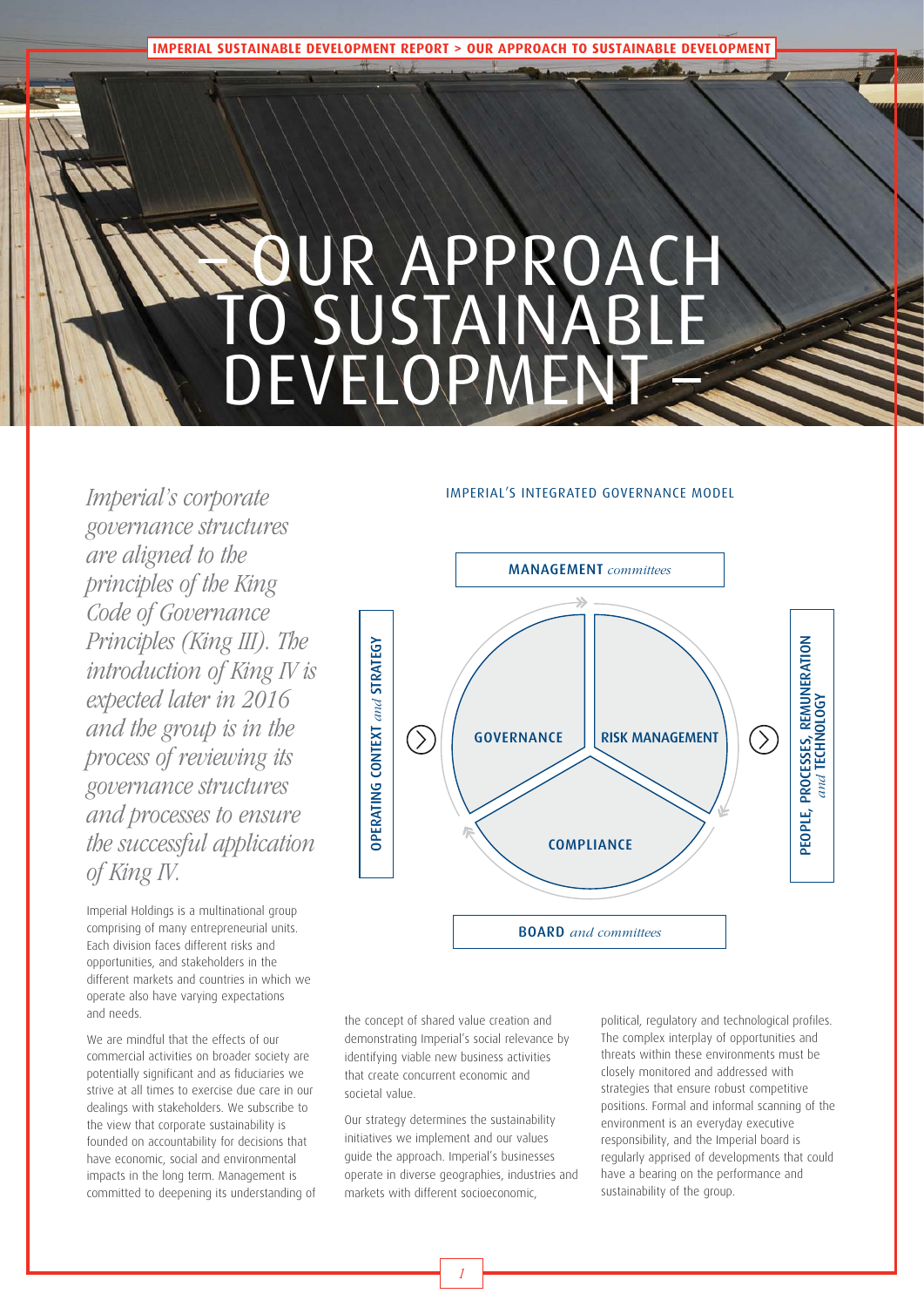# GOVERNANCE OF SUSTAINABLE DEVELOPMENT

Talent management, broad-based black economic empowerment (BBBEE), road safety and environmental management are priorities on the agenda of the social, ethics and sustainability committee.

Authority, responsibility and accountability for the group's ethics, performance and sustainability is held at board level by the social, ethics and sustainability committee, a sub-committee of the board of directors. Responsibility is formally delegated by the board to the chief executive officer (CEO) and in turn to the CEO's direct reports and sequentially throughout the organisation.

The committee's chairman is an independent non-executive board member, and the committee is attended by non-executive and executive board members, as well as the group CEO, the chief financial officer, divisional CEOs, the group head of sustainability, and the group risk and talent management executives. The committee meets quarterly to review and monitor sustainability performance at group and divisional level, and all material sustainability risks are elevated to the risk management committee and the board.

The committee performs statutory duties, as set out in the Companies Act, No 71 of 2008, for the group and on behalf of subsidiary companies. In addition, it assists the group in discharging its social, ethics and sustainability responsibilities and implementing practices consistent with good corporate citizenship, with particular focus on talent management, BBBEE requirements, the group's transformation, environmental and socioeconomic development commitments, and the group's code of ethics and corporate values.

For the Logistics division, which accounts for the bigger portion of the group's impact on the environment, sustainability is overseen by sustainability executives in Logistics Africa and Logistics International.

| <b>OUR BOARD OF</b><br><b>DIRECTORS</b>                                                                                                                                                                                                                                                                                                                                           |        |                                           |
|-----------------------------------------------------------------------------------------------------------------------------------------------------------------------------------------------------------------------------------------------------------------------------------------------------------------------------------------------------------------------------------|--------|-------------------------------------------|
| The group has a unitary<br>board comprising of ten non-<br>executive board directors. The<br>chairman's role is to set the<br>ethical tone of the board and to<br>ensure that the board remains<br>efficient, focused and operates<br>as a unit. S P Kana is an inde-<br>pendent non-executive chairman<br>and his role is clearly defined and<br>separated from that of the CEO. | 10     | INDEPENDENT<br>NON-EXECUTIVE              |
|                                                                                                                                                                                                                                                                                                                                                                                   | 5      | DIRECTORS.<br>EXECUTIVE DIRECTORS.        |
|                                                                                                                                                                                                                                                                                                                                                                                   | $13\%$ | OF THE BOARD ARE<br>WOMEN.                |
|                                                                                                                                                                                                                                                                                                                                                                                   | 100%   | OF THE BOARD ARE<br>SOUTH AFRICAN.        |
|                                                                                                                                                                                                                                                                                                                                                                                   |        | OF THE BOARD ARE BLACK<br>SOUTH AFRICANS. |

Where black refers to African, Coloured and Indian.

#### **During the year, the social, ethics and sustainability committee considered the following issues:**

Our **socioeconomic development commitments**, including our standing in terms of the goals and purposes of the United Nations Global Compact Principles, the Organisation for Economic Cooperation and Development (OECD) recommendations regarding corruption, the Employment Equity Act and the BBBEE Act.

**Good corporate citizenship**, including our promotion of equality, prevention of unfair discrimination and reduction of corruption, as well as our contribution to the development of the communities in which we operate or within which our products or services are marketed, and where we undertake sponsorship, donations and charitable giving.

The **environment, health and public safety**, including the impact of our activities, and products or services.

**Consumer relationships**, including our advertising, public relations and compliance with consumer protection laws.

**Labour and employment**, including our standing in terms of the International Labour Organisation (ILO) Protocol on decent work and working conditions, as well as our employment relationships and contribution towards the development of our employees.

A percentage of the incentives paid to all South African-based executives is determined by improvement in BBBEE performance at a group or divisional level. Performance and remuneration incentives are also linked to talent management for executive and senior management, and monetary incentives are in place for business unit managers, environmental and sustainability managers and equipment operators in terms of:

- > emissions reduction, and
- reduction in energy consumption (both litres of fuel saved per kilometre and reduced electricity consumption).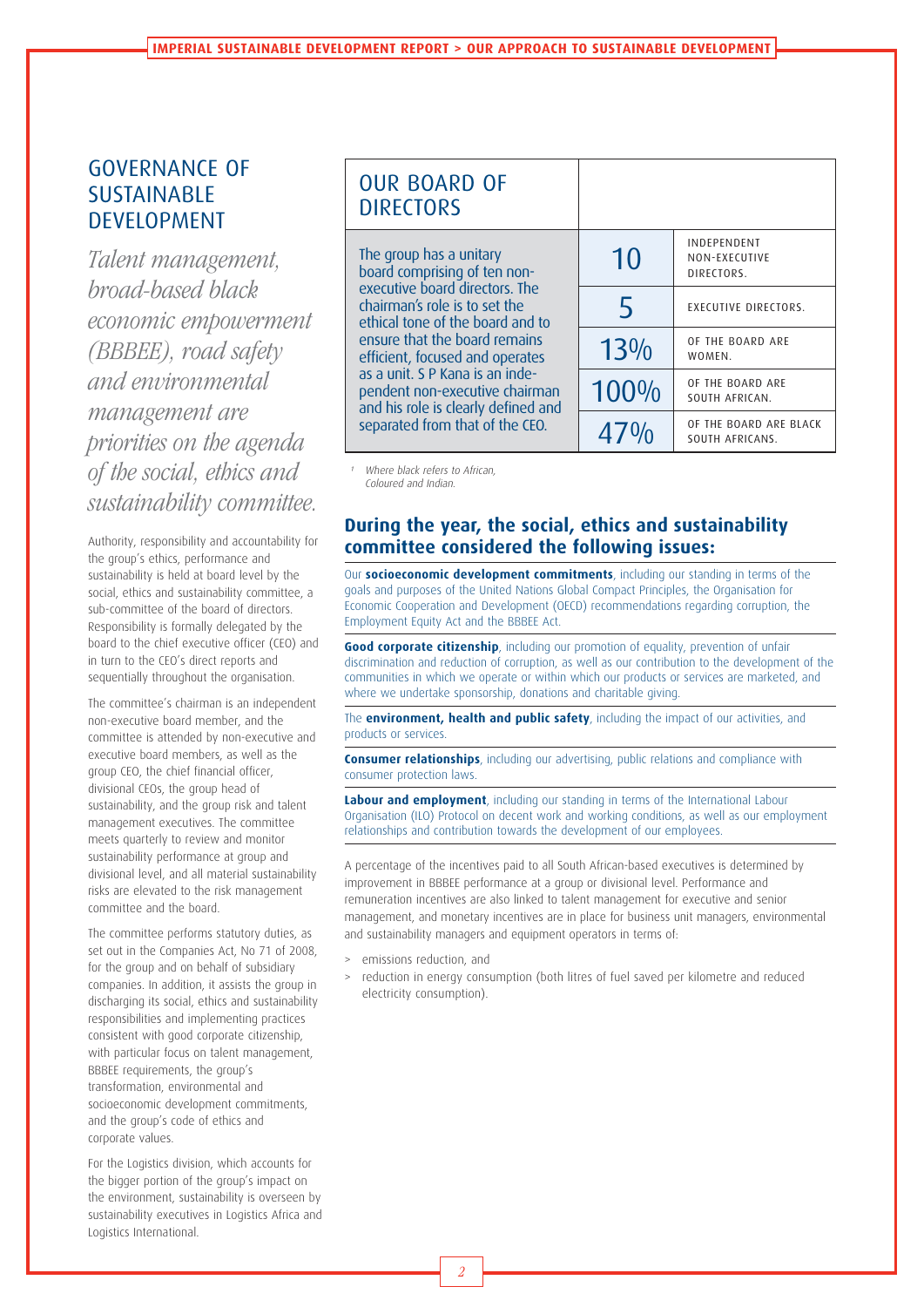#### **IMPERIAL SUSTAINABLE DEVELOPMENT REPORT > OUR APPROACH TO SUSTAINABLE DEVELOPMENT**

# CODES AND POLICIES

#### **Code of ethics**

Imperial is committed to acting with uncompromising honesty and integrity. The code of ethics provides guidance to all group and divisional employees on adhering to this commitment, while recognising that it does not address every situation an employee is likely to encounter. This code is therefore not a substitute for employees' responsibility and accountability to exercise good judgement and obtain guidance on appropriate business conduct. Ethics content is included in training and induction programmes.

More information on the online group compliance confirmation process introduced in 2016 can be found on page 4 of the demonstrating social value section of the Sustainable Development Report.

### **Supply chain social and environmental responsibility code of conduct**

Within the framework of invitations to tender, we consider social, environmental and fair economic business principles as key elements in business award decisions, both for new and existing suppliers. Our supply chain code of conduct covers human rights, environmental impacts, labour practices, prevention of bribery and corruption, and fair business practices.

#### **Group safety, environmental and incident reporting policy**

The group safety, environmental and incident reporting policy sets out the procedures to be taken in the event of a health and safety, or environmental incident. It supports our goal to ensure the physical wellbeing of our employees across all divisions, and it covers subcontractors working at Imperial sites. Our aim is to introduce safety measures which are appropriate, enforceable and consistent, and which comply with legislation.

#### **Human rights policy**

Imperial Holdings is committed to adhering to the principles embodied in the Universal Declaration of Human Rights, the South African constitution and the ILO's Declaration on Fundamental Principles and Rights at Work. We encourage all entities with which we do business to:

- Observe laws and internationally recognised labour rights standards.
- > Ensure training and education on labour rights for employees.
- Refrain from knowingly employing anyone who has contributed to the violation of labour rights.

We will not hesitate to terminate agreements and relationships with contractors or suppliers who contravene international human rights standards and, in particular, use forced labour or prohibited child labour.

No instances have been identified where freedom of association or collective bargaining have been found to be at material risk. Similarly, none of our operations have been identified as having a significant risk of child labour, or forced or compulsory labour.

3